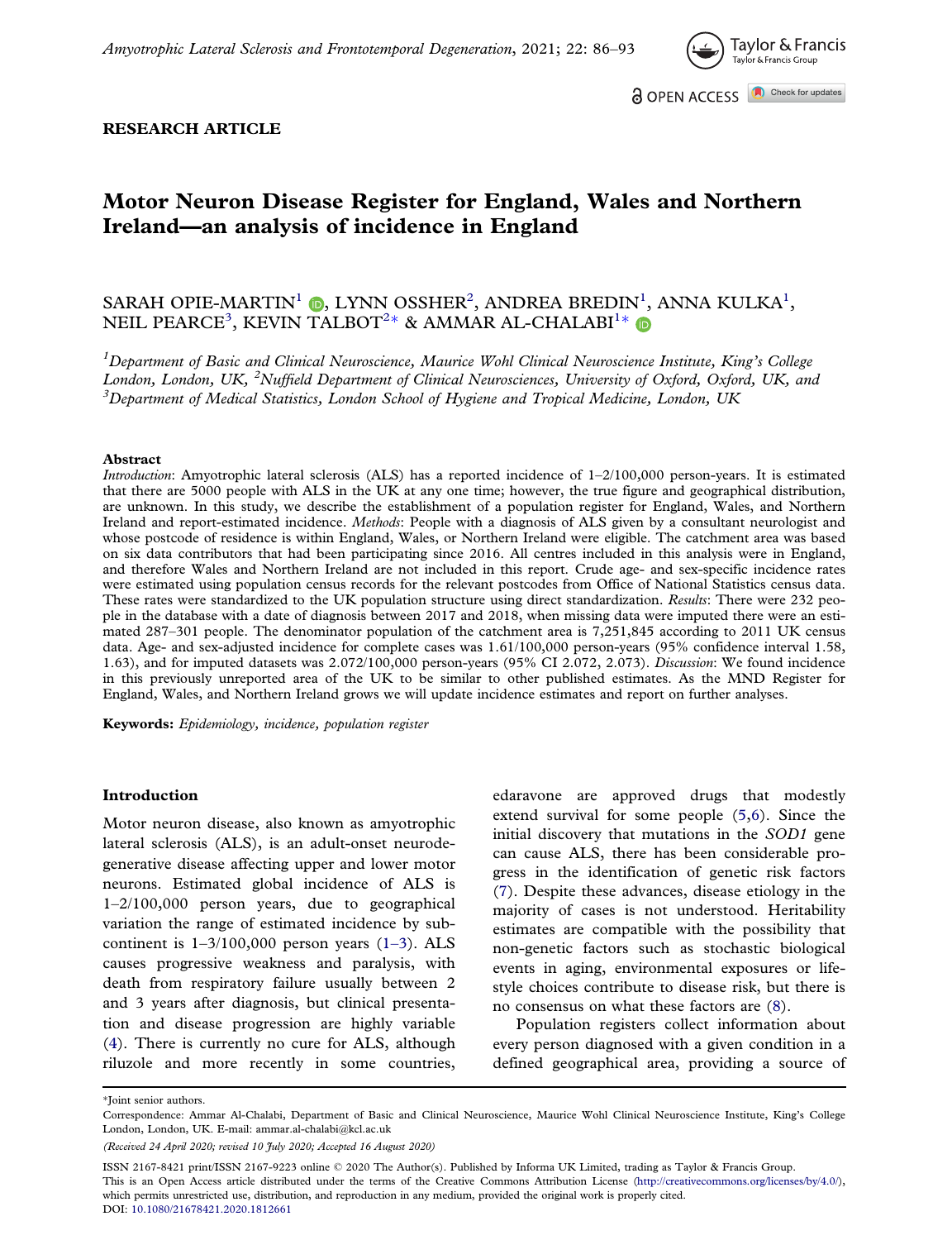<span id="page-1-0"></span>representative data that can be used by researchers and authorities responsible for healthcare funding and organization [\(9\)](#page-6-0).

ALS is highly variable in its presentation and clinical course. Collection of population-level data about the clinical features in ALS, including cognitive impairment, has led to a greater understanding of prognostic significance of phenotypic subgroups of ALS ([10,11\)](#page-6-0). Data from several European population registers have been used to create an accurate disease progression model which has helped inform care planning and communication with patients about prognosis [\(4\)](#page-6-0). Population register data were used to show that a multistep model of disease may be relevant to ALS etiology, and to estimate the number of "steps" likely to be involved (12–[14](#page-6-0)). Information from population registers has also been used to estimate the projected number of people with ALS in the future if current population demographic trends persist, as well as for modeling the potential effects of future disease-modifying treatments ([15,16\)](#page-6-0).

Population-based datasets eliminate the inherent ascertainment bias of intervention and case– control studies based on referral cohorts ([17\)](#page-6-0), providing unbiased estimates of the effects of exposure to risk factors associated with ALS ([18\)](#page-6-0). Comparisons of clinical characteristics of patients enrolled in drug trials and population-based data from the same recruiting area show large differences that might help explain lack of generalisability of results from intervention trials.

Some trends in ALS are consistently reported between countries, for example, most people present with symptoms in the limbs [\(19\)](#page-6-0). However, the phenotypic spectrum differs between countries as shown by studies quantifying incidence, peak age of onset of symptoms, proportions of people with different sites of presentation, and survival time [\(19,20](#page-6-0)). These differences are probably due to demographic and healthcare factors, therefore, it is important to collect information at a local level to inform patients and healthcare professionals. In the UK there are five regional population registers for ALS: the South East ALS (SEALS) Register, Peninsula Network, South Wales Register, Northern Ireland register, and MND Care in Scotland, as well as many long-standing databases that document the attendees of specialist ALS clinics [\(21](#page-6-0)–25). All have provided insight into the overall picture of ALS in the UK and have contributed to estimates of UK-wide incidence, prevalence, and lifetime risk. There are an estimated 5000 people living with ALS in the UK at any one time, but whether this is the true figure and how people with ALS are geographically distributed is not known.

In this paper, we describe the creation of the MND Register for England, Wales, and Northern Ireland through the incorporation of local population registers, use of data collected routinely to

organize ALS clinics, and involvement of people with ALS directly through a self-registration website. We also report initial findings on incidence for areas with complete case ascertainment.

### Methods

### Patient eligibility

Eligible individuals were defined as having been diagnosed with ALS, Primary Lateral Sclerosis (PLS), or Progressive Muscular Atrophy (PMA) by a consultant neurologist. Where motor neuron involvement appeared to be restricted to the upper or lower motor neurons (including flail limb variants), but time since diagnosis was less than 4 years, the diagnostic category was recorded as "upper motor neuron predominant ALS" or "lower motor neuron predominant ALS", with a free text box available for provision of more detail if needed. Site of onset of first focal weakness, El Escorial category, and co-existing dementia were considered as phenotypic modifiers and recorded as separate variables [\(26](#page-6-0)). People with cognitive impairment, including those with frontotemporal dementia were eligible. People with Kennedy's disease were not included.

People with ALS provided informed consent for the inclusion of identifiable data in the register to their healthcare professional or via our website (details below). As an informed consent discussion may not always be appropriate during a clinic appointment, or progression may be so rapid as to preclude an approach for informed consent, an anonymised data capture protocol was devised.

### Identifying data sources

It is estimated that 90% of people with ALS will visit a specialist ALS service as part of their pathway of care in the UK; many of these services are funded in part by the ALS charity the Motor Neurone Disease Association and are referred to as MND Care and Research Centers or Networks (90% figure from internal report from Motor Neurone Disease Association). Therefore, we specifically invited all of these services to contribute data. To ensure complete case ascertainment, we identified other services, including general neurology clinics, community services, clinical nurse specialists, and hospices where people with ALS also receive care.

### Catchment areas

Specialist centres generally oversee a defined geographic area of the country. We asked each site to identify the areas in which every incident case of ALS would be referred to them to map areas of complete ascertainment. This information was generally provided in the form of UK postcode districts (for example, SE22 or SE5), unitary authorities, or counties. Many areas were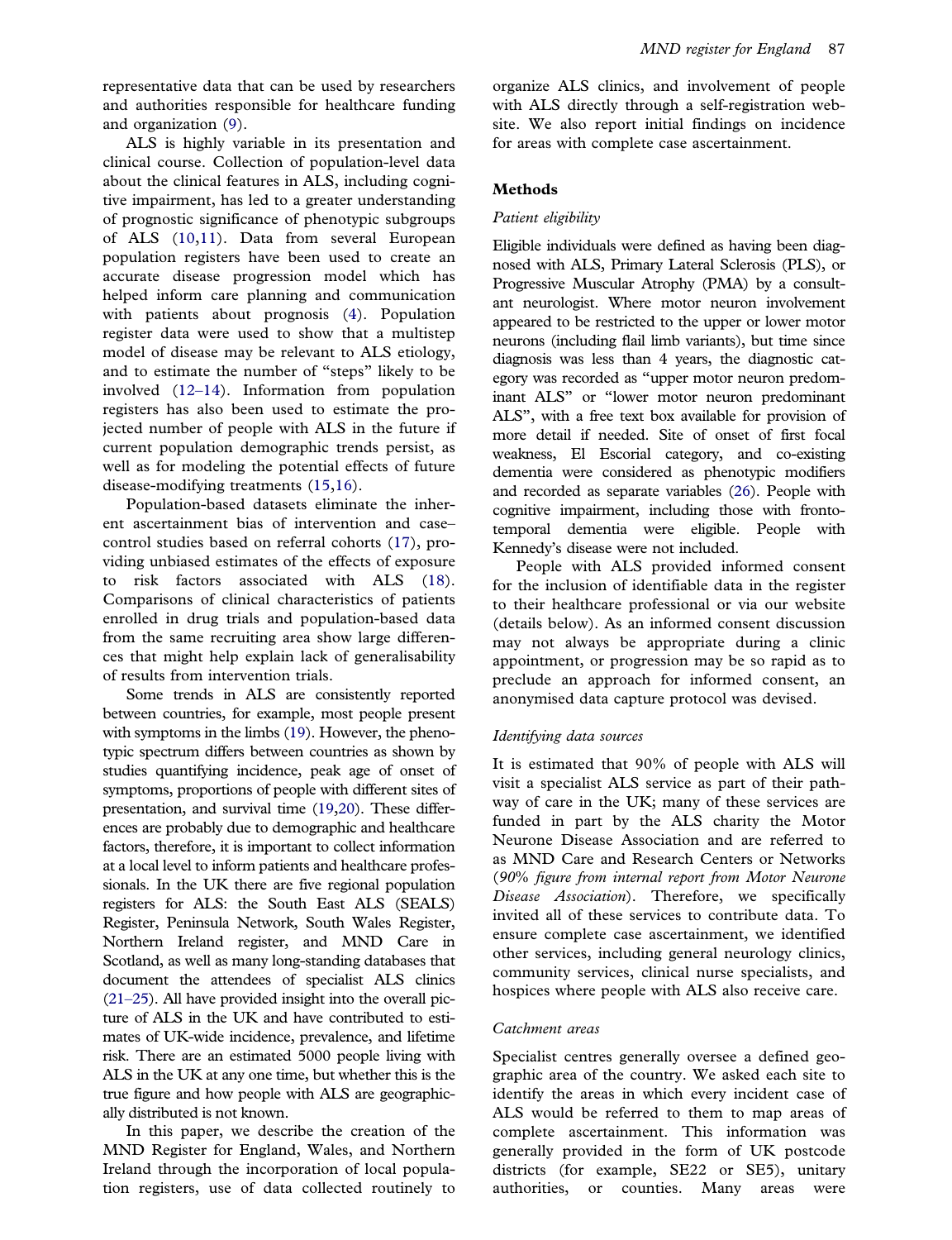<span id="page-2-0"></span>overlapping between centres so cases were sometimes reported more than once.

### Data collection and transfer

The project has been designed to avoid duplication of data collection efforts for health professionals and researchers. Where there was a local population register or long-standing clinical database already in use, the local dataset was aligned with the agreed Register dataset. Where there was no database in use we provided a Microsoft Access template with data export functionality. There are many pieces of information that are collected to facilitate routine care organization and some of these, such as postcode, name, hospital identifier, and sex are also part of our dataset. The template database was designed to be compatible with use as part of routine care to avoid duplication of the data collection effort. A minimum dataset of name, date of birth, unique national health service identifier, date of diagnosis, diagnosis (subtype of ALS), date of first weakness, site of first weakness, sex, and postcode of residence was requested to ensure the ability to estimate incidence and identify duplicate records.

People with ALS in the UK will encounter a variety of services, including tertiary referral centres, general neurology clinics, general practitioners, clinical nurse specialists, and local therapy teams. ALS is a clinical diagnosis which needs to be monitored over time, and people often see more than one consultant neurologist to confirm the diagnosis. As a consequence, duplicate records could be generated for the same patient by different data contributors. We used pseudonymisation to differentiate duplicate records while maintaining confidentiality of participants.

# Website for patient self-registration

A website was developed to allow people living with MND to self-register for inclusion in the database and to provide consent for access to their clinical information [\(https://mndregister.ac.uk\)](https://mndregister.ac.uk) with the aim of increasing direct patient participation and case ascertainment. At registration, participants were asked to indicate the neurologist who provided their diagnosis or ongoing care, to facilitate confirmation of clinical details from the medical record.

# Statistical analysis

Data were extracted from local databases between September and October 2019 The data included complete records from people who had provided consent, as well as de-identified records from individuals who could not be approached for informed consent.

We used disease diagnosis to estimate incidence, focusing on the years 2017 and 2018 to include the most complete dataset based on available records.

Patients were grouped by age at diagnosis and sex in five-year age bands. We had an open-ended cohort for individuals over 85 years at the time of disease diagnosis, so these cases were analyzed together. Crude age-and sex-specific incidence rates were estimated using age- and sex-specific 2011 population census records for the relevant postcodes from Office of National Statistics (ONS) census data, the estimates are reported in personyears ([27\)](#page-6-0). These rates were standardized to the UK population structure as measured by the 2011 UK census, the US population structure as measured by the US 2010 census and the European standard population using the direct standardization method (28–[31\)](#page-6-0). We received residential data from people who had not provided consent for transfer of identifiable data at postcode area level (e.g. SE) to ensure anonymity. Our denominator population was made up of postcode areas where we had 100% capture, which was a subset of our total catchment area (darker gray areas in [Figure 1\)](#page-3-0).

Confidence intervals for crude rates were estimated using the exact method for Poisson intervals [\(32](#page-7-0)). Confidence intervals for overall age- and sexadjusted incidence rates were estimated at the 95% level using an approximation of the standard error for a binomial proportion ([33\)](#page-7-0).

# Multiple imputation

To impute diagnostic delay we used predictive mean matching to generate 22 datasets (as 22% of cases were missing diagnostic delay) and calculated incidence for all datasets [\(34,35](#page-7-0)). The model for predictive mean matching included data collection center, age of onset, gender, diagnosis subtype, site of onset, and family history. We pooled estimates of incidence and 95% confidence intervals using Rubin's rules [\(36](#page-7-0)). Imputated datasets were generated using the R package "mice" [\(37,38](#page-7-0)).

### Results

We defined an area of complete data capture by combining the catchment areas of six data collection centres that had been participating continuously since 2016. The complete postcode area for the catchment zone, the denominator population, represents a population of over seven million people and is indicated by the darker gray areas in [Figure 1.](#page-3-0)

As of October 2019, there were 5066 records in the MND Register, through data transfers from 17 centres, including 426 people who had signed up online. We extracted data based on postcode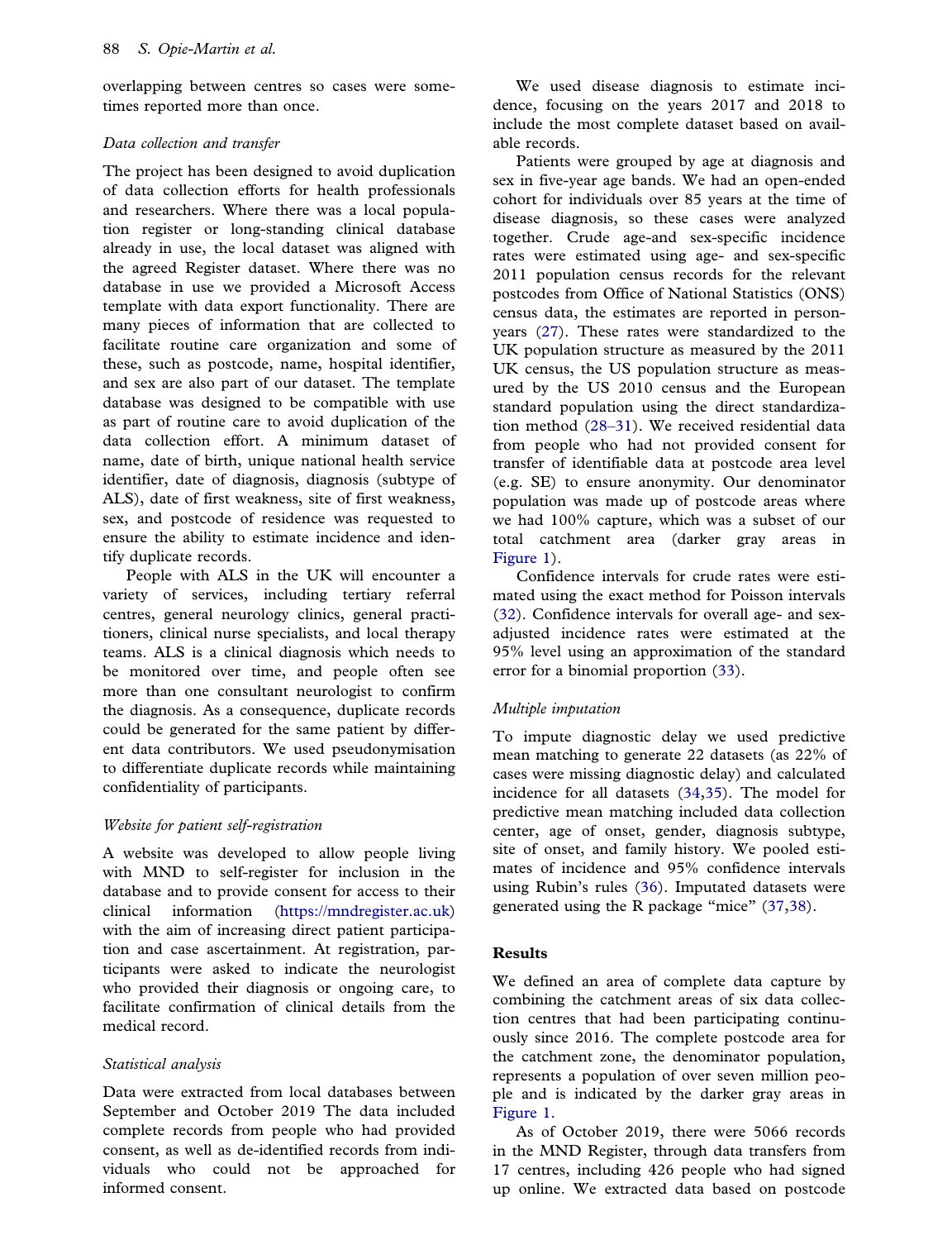<span id="page-3-0"></span>

Figure 1. Map of catchment areas of each clinic in light grey, with the whole postcode areas shaded in darker grey.



Figure 2. Flow chart detailing inclusion of cases from the database.

area of residence at diagnosis. After data cleaning there were 1748 records, of these, 232 recorded a date of diagnosis between 2017 and 2018, referred to as the complete case dataset. 312 people had no date of diagnosis recorded, but all had a date of onset. We used imputed values of diagnostic delay to estimate date of diagnosis (Figure 2).

The casemix of the complete case dataset is shown in [Table 1](#page-4-0).

Counts of people in the catchment area by age and sex (from the complete case dataset) are reported in [Table 2](#page-4-0).

After multiple imputation, estimated numbers of people diagnosed between 2017 and 2018 ranged from 287 to 301. The pooled and complete case incidence estimates are presented in [Table 3.](#page-4-0) The estimated age- and sex-adjusted incidence for the UK is 1.61/100,000 (95% confidence interval 1.58, 1.63) based on complete case analysis and 2.07/100,000 (95% CI 2.072, 2.073) people based on the imputed dataset.

#### Discussion

We have established a population register that identifies records from multiple sources and uses data that are often available as part of routine data collection for care. The base population for our incidence calculation is over seven million people and therefore represents a large register compared to others globally. Once the MND Register includes data from all areas of the UK, which is the aim of the project, it will represent a database of a scale not yet reported. There are significant challenges in organizing and maintaining a database for a population this size, including the coordination of data collection across independent hospital systems.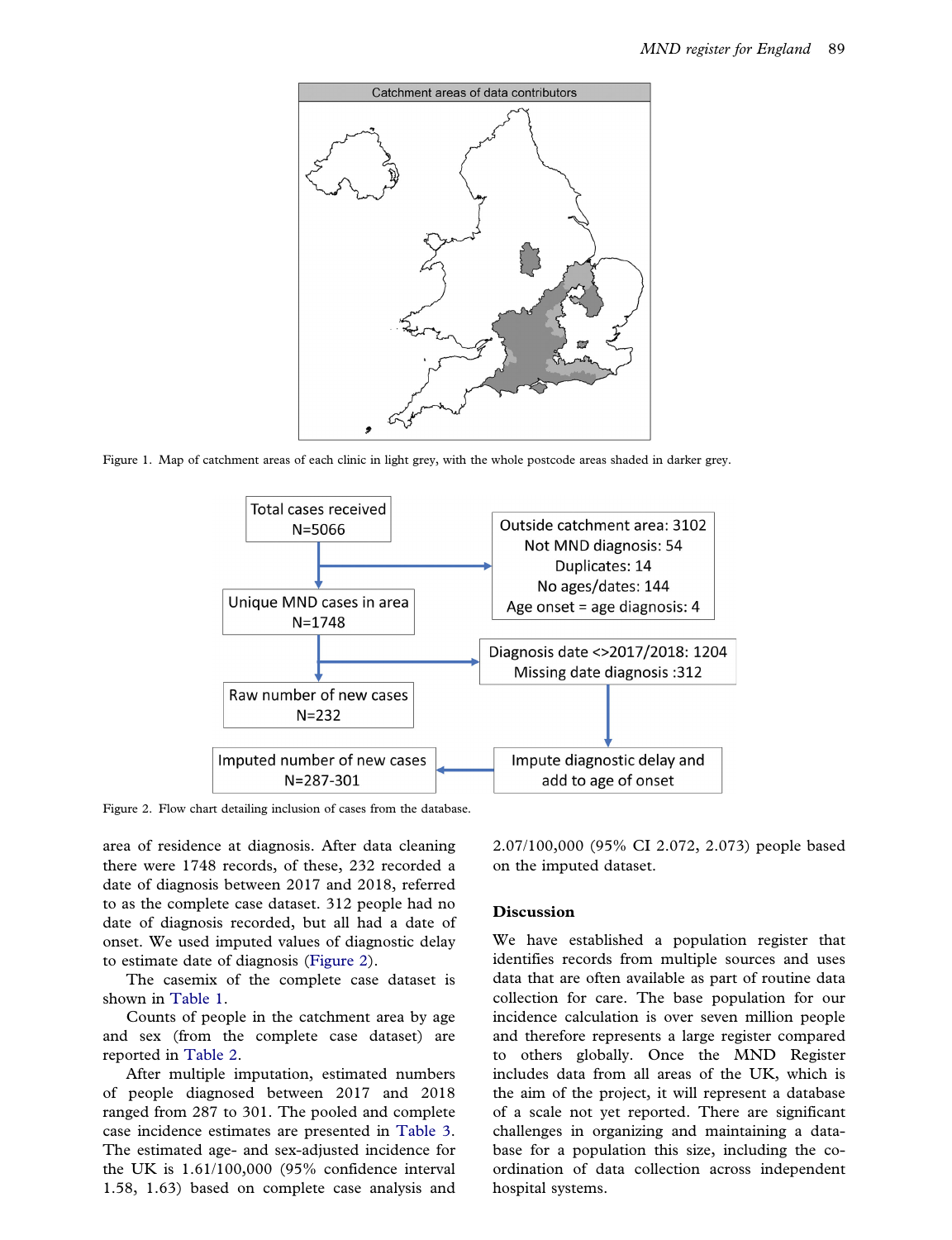#### <span id="page-4-0"></span>90 S. Opie-Martin et al.

| Variable                       |                                       | $Total = 232$           | Female                  | Male                    |
|--------------------------------|---------------------------------------|-------------------------|-------------------------|-------------------------|
| Sex ratio F:M (n not recorded) |                                       | 1:1.3(2)                | 100                     | 130                     |
| Diagnosis                      | Amyotrophic                           | 106(45.7)               | 91 (91)                 | 107(82)                 |
| N(%)                           | lateral sclerosis                     |                         |                         |                         |
|                                | Lower motor neuron<br>predominant ALS | 8(3.4)                  | 2(2)                    | 6(4.6)                  |
|                                | Upper motor neuron<br>predominant ALS | 8(3.4)                  | 2(2)                    | 6(4.6)                  |
|                                | Primary lateral sclerosis             | 7(3.01)                 | 2(2)                    | 5(3.9)                  |
|                                | Progressive<br>muscular atrophy       | 3(1.3)                  | 3(3)                    | 0(0)                    |
| Site of onset                  | Bulbar                                | 67 (28.9)               | 42 (42)                 | 25(19.2)                |
| N(%)                           | Spinal                                | 118(50.9)               | 41 (41)                 | 76(58.5)                |
|                                | Respiratory                           | 6(2.6)                  | 2(2)                    | 4(3.01)                 |
|                                | Generalised                           | 13(5.6)                 | 5(5)                    | 8(6.2)                  |
|                                | Not recorded                          | 28(12.1)                | 10(10)                  | 17(13.1)                |
| Mean age of onset (SD)         |                                       | 64 (12)                 | 67 (12)                 | 62 (12)                 |
|                                |                                       | 27 records missing data | 13 records missing data | 13 records missing data |

Table 2. Population counts for men and women in each age group.

|           | Overall          |                  | Female           |                  | Male             |                  |
|-----------|------------------|------------------|------------------|------------------|------------------|------------------|
|           | $\boldsymbol{n}$ | Local population | $\boldsymbol{n}$ | Local population | $\boldsymbol{n}$ | Local population |
| $16 - 44$ | 16               | 3507543          | 5                | 1746724          | 21               | 1760819          |
| $45 - 49$ | 8                | 664362           | 3                | 334775           | 5                | 329587           |
| $50 - 54$ | 17               | 572399           | 7                | 286996           | 10               | 285403           |
| $55 - 59$ | 32               | 498531           | 8                | 252548           | 23               | 245983           |
| $60 - 64$ | 31               | 530802           | 13               | 271113           | 18               | 259689           |
| $65 - 69$ | 31               | 423035           | 14               | 217876           | 17               | 205159           |
| $70 - 74$ | 41               | 339173           | 16               | 177671           | 24               | 161502           |
| $75 - 79$ | 25               | 281413           | 13               | 153323           | 12               | 128090           |
| $80 +$    | 31               | 434587           | 21               | 272241           | 10               | 162346           |

Ages 16–44 are shown as one category but were analyzed in 5-year age bands (except 16–19 which was 4 years). Ages  $80-8485+$  were also analyzed separately but are displayed in aggregate. The local population numbers were multiplied by 2 to calculate person-years.

Table 3. Incidence calculations for men and women separately, standardized to different reference populations.

|                        |                                     | Overall               | Female              | Male                 |
|------------------------|-------------------------------------|-----------------------|---------------------|----------------------|
| Complete case analysis | England, Wales and Northern Ireland | 1.61(1.58, 1.63)      | 1.35(1.31, 1.38)    | 1.85(1.8, 1.9)       |
|                        | European standard                   | $1.76$ $(1.73, 1.78)$ | 1.41(1.37, 1.45)    | 2.07(2, 2.13)        |
|                        | US 2010 census                      | 1.45(1.43, 1.47)      | 1.21(1.18, 1.24)    | 1.67(1.63, 1.71)     |
| Imputed                | England, Wales and Northern Ireland | 2.072 (2.072, 2.073)  | 1.775(1.774, 1.777) | 2.356 (2.353, 2.359) |
|                        | European standard                   | 2.267(2.266, 2.268)   | 1.874(1.872, 1.876) | 2.63(2.626, 2.635)   |
|                        | US 2010 census                      | 1.874(1.873, 1.874)   | 1.59(1.589, 1.591)  | 2.133(2.13, 2.135)   |

Imputed rates are shown to three decimal places to reflect the accuracy needed to display the pooled 95% confidence intervals.

Organizing a population register as a federated database can result in selection bias because of boundary effects. Through annexation of areas of complete ascertainment over time, it will provide a more complete, unbiased picture of the disease. Although the catchment area is constructed from six centres, extracting data by postcode of residence meant including data from eight centres rather than six, 25 cases were transferred by the two extra centres.

UK geography is organized into many partially overlapping administrative units. Postcode is ubiquitously recorded but hospital catchment areas and population estimates are made up of county or unitary authority boundaries that are not always congruent with postcodes. This and the transfer of anonymised data that includes high-level postcode rather than the full postcode data has made estimating incidence challenging while there are few centres participating. This is expected to improve as the MND Register includes more data contributors over time. Our study is part of the UK Clinical Research Network, so other services not included in this mapping effort will potentially be notified of the project and be incentivised to participate. The MND Register team regularly attends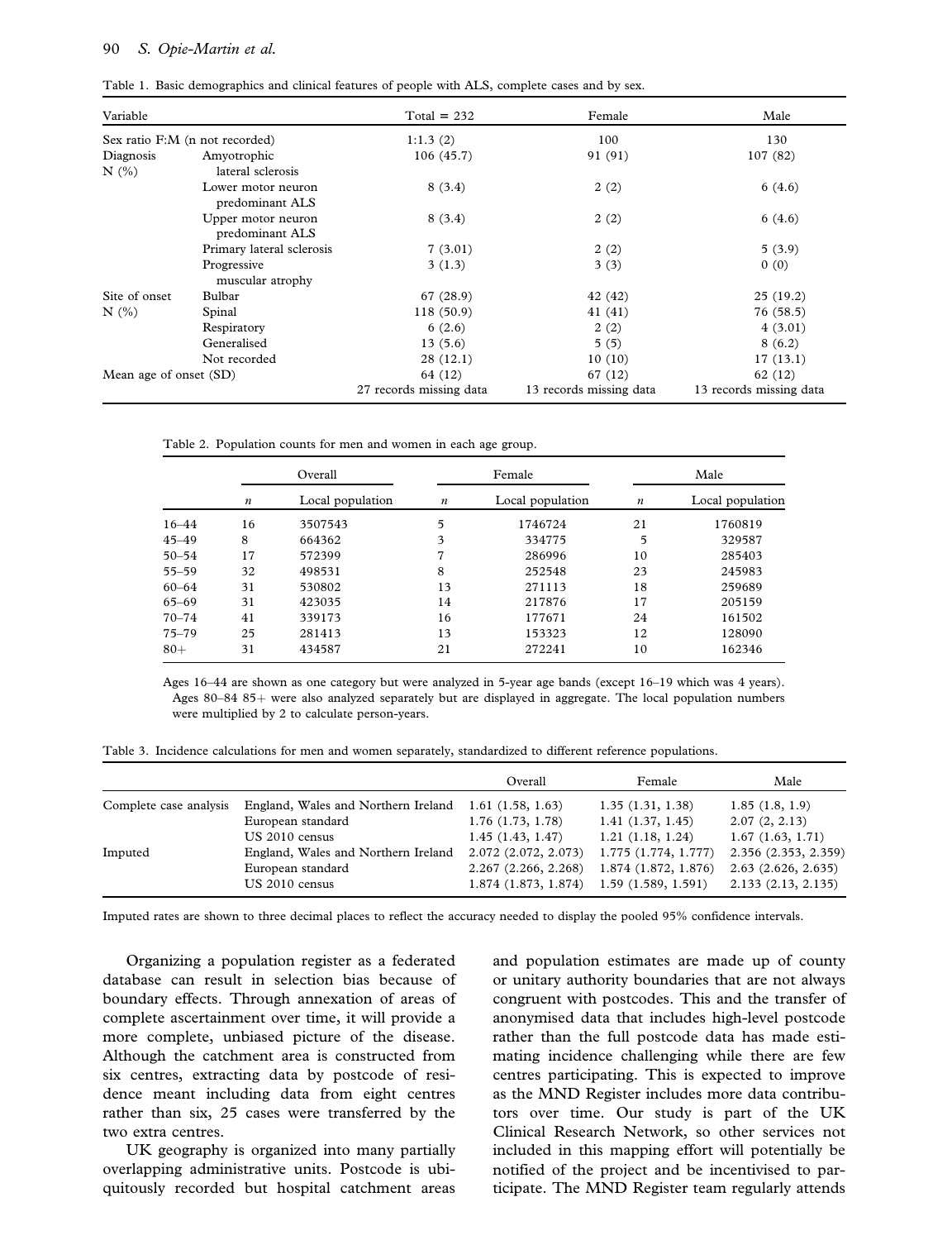<span id="page-5-0"></span>symposia and local conferences, and use social media in order to raise awareness about the project, including the self-registration website. There are regular campaign efforts from the MND Association including a spread about the Register in their quarterly magazine and videos to help people self-register.

The advantages of collecting clinical data from already existing databases are that it reduces burden on healthcare professionals who may have to collect similar data for a range of different reporting processes and care tasks, and is relatively inexpensive. It is a system that is successfully used by other population registers in the UK. The disadvantages are that there is less control over the format of data collected and it cannot be easily modified to incorporate other data collection. Although centralized databases have worked successfully in smaller areas such as Scotland and Northern Ireland, the scale of NHS services in England and Wales mean this is unlikely to be possible at present. Through establishment of contributing centres in many different locations throughout England, Wales, and Northern Ireland we have encountered variation in care processes locally.

The National Amyotrophic Lateral Sclerosis Registry in the US and the TREAT-NMD neuromuscular network utilize patient-reported data ([39,40\)](#page-7-0). In addition, the US Registry collects clinical data from administrative datasets, a method we plan to use to supplement data collection in the future. Analysis of case ascertainment of the US Registry shows variation by race and insurance use [\(41](#page-7-0)). We may not be counting privately treated patients who prefer not to register online, although this is expected to be a small number of people as NHS services provide high-quality multidisciplinary care.

Using this new register, we have estimated the incidence of ALS for previously unreported areas of England. We estimate that age- and sexadjusted UK incidence is 1.61/100,000 personyears and 2.07/100,000 person-years using imputed data. The comparison of rates will focus on the imputed incidence because it is less likely to be an under-estimate. The imputed estimated incidence is slightly lower than reported in some smaller population registers in the UK, for example the rate of 2.52/100,000 in Devon and Cornwall, 2.1/100,000 in the South East ALS Register, and higher than 1.76/100,000 reported in Lancashire [\(16,24,25](#page-6-0)).

Standardizing incidence to the European standard population resulted in an estimate of 2.26/ 100,000 person-years, higher than the estimate of 1.4/100,000 reported in Northern Ireland ([22\)](#page-6-0). Our imputed incidence standardized to the US population is lower at 1.87/100,000 person-years,

which comparable to the 1.89/100,000 person years reported for Northern Europe in 2017, but lower than 3.83/100,000 person-years reported in Scotland  $(2,42)$  $(2,42)$ .

The EURALS consortium reported average crude incidence rate of 2.16/100,000 person-years, while the crude rate in this study 2.06/100,000 person-years [\(43](#page-7-0)). Our crude imputed incidence rate is between the 2.40 and 1.49/100,000 personyears reported for Northern and Southern Europe in a recent global incidence study ([3](#page-6-0)).

Our estimates are based on data from areas that have not been sampled before, so the results may reflect true lower incidence in these parts of the UK. It is also possible that there are areas of low case ascertainment in our sample. The MND Register as a federated database is relatively new, and the collection of data was initiated at different times by individual participating sites. Detailed reporting by population register in the Republic of Ireland and Scotland have shown that data quality and ascertainment improves over time ([42,44,45\)](#page-7-0). As more centres contribute data, we will be able to perform capture-recapture analysis of overlapping areas allowing more accurate incidence estimates.

In the future we will estimate prevalence and lifetime risk, as well as mapping incidence compared to healthcare provision. Collecting large, national datasets has helped improve care and understanding of other diseases and we have laid the groundwork and generated the momentum to do this for ALS as well.

# Acknowledgements

The authors are grateful to the Motor Neurone Disease Association, Betty Messenger Foundation and a family trust that wishes to remain anonymous for funding this study.

### Declaration of interest

The authors report no conflicts of interest. The authors alone are responsible for the content and writing of this article.

### Funding

This paper represents independent research part funded by the National Institute for Health Research (NIHR) Biomedical Research Centre at South London and Maudsley NHS Foundation Trust and King's College London. The views expressed are those of the authors and not necessarily those of the NHS, the NIHR or the Department of Health and Social Care. This is an EU Joint Programme – Neurodegenerative Disease Research (JPND) project. The project is supported through the following funding organisations under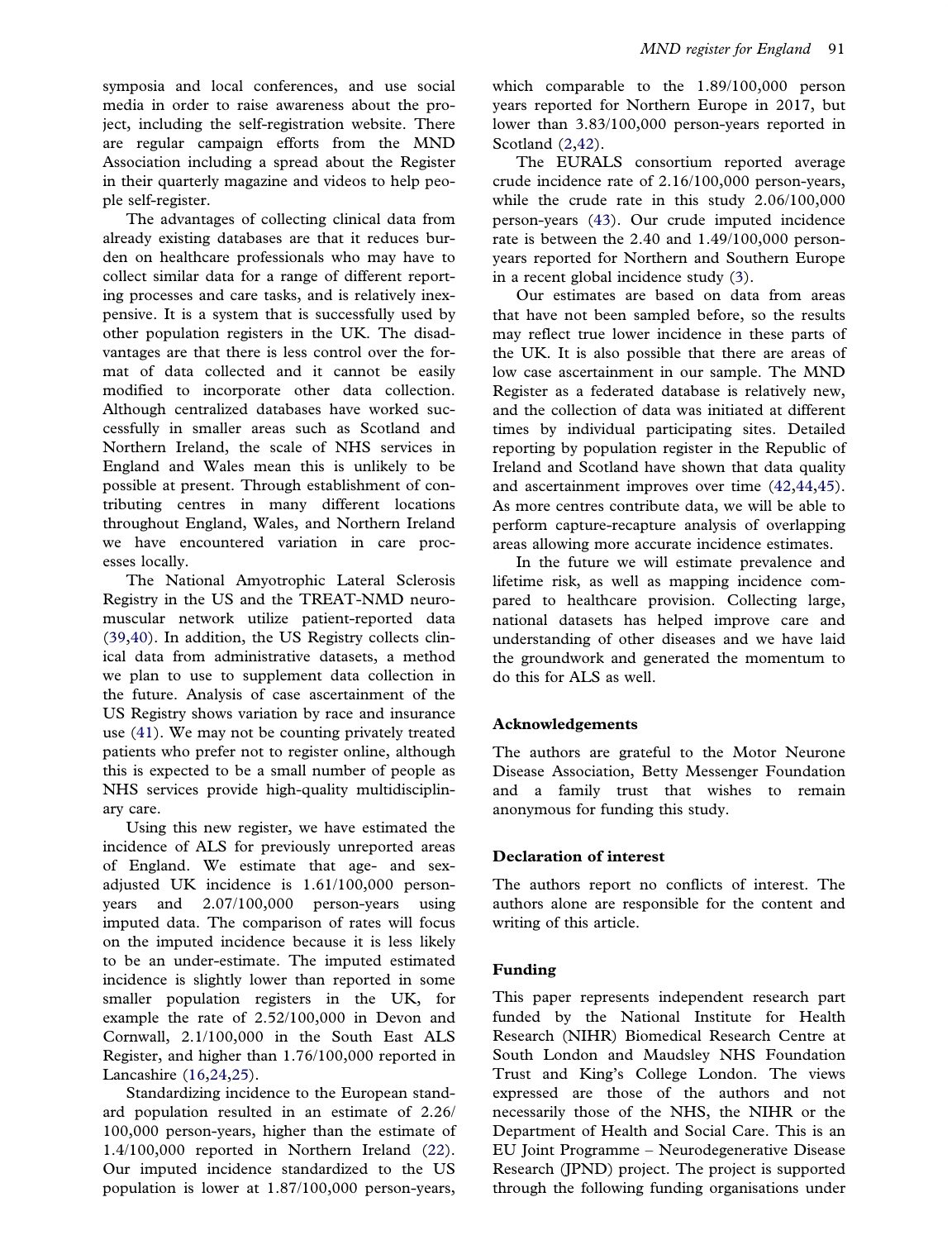<span id="page-6-0"></span>the aegis of JPND – www.jpnd.eu (United Kingdom, Medical Research Council [MR/ L501529/1 (STRENGTH); MR/R024804/1 (BRAIN-MEND)] and Economic and Social Research Council [ES/L008238/1; ALS-CarE]).

# **ORCID**

Sarah Opie-Martin D http://orcid.org/0000-0003-0951-8589

Ammar Al-Chalabi **b** http://orcid.org/0000-0002-4924-7712

### References

- [1.](#page-0-0) Global Burden of Disease MND Collaborators. Global, regional, and national burden of motor neuron diseases 1990–2016: a systematic analysis for the Global Burden of Disease Study 2016. Lancet Neurol. 2018;17:1083–97.
- [2.](#page-5-0) Marin B, Boumediene F, Logroscino G, Couratier P, Babron MC, Leutenegger AL, et al. Variation in worldwide incidence of amyotrophic lateral sclerosis: a meta-analysis. Int J Epidemiol. 2017;46:57–74.
- [3.](#page-5-0) Xu L, Liu T, Liu L, Yao X, Chen L, Fan D, et al. Global variation in prevalence and incidence of amyotrophic lateral sclerosis: a systematic review and meta-analysis. J Neurol. 2020;267:944–53.
- [4.](#page-0-0) Westeneng HJ, Debray TPA, Visser AE, van Eijk RPA, Rooney JPK, Calvo A, et al. Prognosis for patients with amyotrophic lateral sclerosis: development and validation of a personalised prediction model. Lancet Neurol. 2018; 17:423–33.
- [5.](#page-0-0) Abe K, Aoki M, Tsuji S, Itoyama Y, Sobue G, Togo M, et al. Safety and efficacy of edaravone in well defined patients with amyotrophic lateral sclerosis: a randomised, double-blind, placebo-controlled trial. Lancet Neurol. 2017;16:505–12.
- [6.](#page-0-0) Bensimon G, Lacomblez L, Meininger V. A controlled trial of riluzole in amyotrophic lateral sclerosis. ALS/ Riluzole Study Group. N Engl J Med. 1994;330:585–91.
- [7.](#page-0-0) Bowling AC, Schulz JB, Brown RH, Jr., Beal MF. Superoxide dismutase activity, oxidative damage, and mitochondrial energy metabolism in familial and sporadic amyotrophic lateral sclerosis. J Neurochem. 1993;61: 2322–5.
- [8.](#page-0-0) Al-Chalabi A, Fang F, Hanby MF, Leigh PN, Shaw CE, Ye W, et al. An estimate of amyotrophic lateral sclerosis heritability using twin data. J Neurol Neurosurg Psychiatry. 2010;81:1324–6.
- [9.](#page-1-0) Chio A, Logroscino G, Traynor BJ, Collins J, Simeone JC, Goldstein LA, et al. Global epidemiology of amyotrophic lateral sclerosis: a systematic review of the published literature. Neuroepidemiology. 2013;41:118–30.
- [10.](#page-1-0) Ganesalingam J, Stahl D, Wijesekera L, Galtrey C, Shaw CE, Leigh PN, et al. Latent cluster analysis of ALS phenotypes identifies prognostically differing groups. PLoS One. 2009;4:e7107.
- [11.](#page-1-0) Phukan J, Elamin M, Bede P, Jordan N, Gallagher L, Byrne S, et al. The syndrome of cognitive impairment in amyotrophic lateral sclerosis: a population-based study. J Neurol Neurosurg Psychiatry. 2012;83:102–8.
- [12.](#page-1-0) Al-Chalabi A, Calvo A, Chio A, Colville S, Ellis CM, Hardiman O, et al. Analysis of amyotrophic lateral sclerosis as a multistep process: a population-based modelling study. Lancet Neurol. 2014;13:1108–13.
- 13. Chio A, Mazzini L, D'Alfonso S, Corrado L, Canosa A, Moglia C, et al. The multistep hypothesis of ALS

revisited: the role of genetic mutations. Neurology. 2018; 91:e635–e42.

- 14. Vucic S, Westeneng H-J, Al-Chalabi A, Van Den Berg LH, Talman P, Kiernan MC. Amyotrophic lateral sclerosis as a multi-step process: an Australia population study. Amyotroph Lateral Scler Frontotemporal Degener. 2019;20:532–7.
- [15](#page-1-0). Arthur KC, Calvo A, Price TR, Geiger JT, Chiò A, Traynor BJ. Projected increase in amyotrophic lateral sclerosis from 2015 to 2040. Nat Commun. 2016;7: 12408.
- [16](#page-1-0). Gowland A, Opie-Martin S, Scott KM, Jones AR, Mehta PR, Batts CJ, et al. Predicting the future of ALS: the impact of demographic change and potential new treatments on the prevalence of ALS in the United Kingdom, 2020-2116. Amyotroph Lateral Scler Frontotemporal Degener. 2019;20:264–74.
- [17](#page-1-0). Hardiman O, Al-Chalabi A, Brayne C, Beghi E, van den Berg LH, Chio A, et al. The changing picture of amyotrophic lateral sclerosis: lessons from European registers. J Neurol Neurosurg Psychiatry. 2017;88:557–63.
- [18](#page-1-0). de Jong SW, Huisman MH, Sutedja NA, van der Kooi AJ, de Visser M, Schelhaas HJ, et al. Smoking, alcohol consumption, and the risk of amyotrophic lateral sclerosis: a population-based study. Am J Epidemiol. 2012;176: 233–9.
- [19](#page-1-0). Marin B, Logroscino G, Boumediene F, Labrunie A, Couratier P, Babron M-C, et al. Clinical and demographic factors and outcome of amyotrophic lateral sclerosis in relation to population ancestral origin. Eur J Epidemiol. 2016;31:229–45.
- [20](#page-1-0). Marin B, Fontana A, Arcuti S, Copetti M, Boumediene F, Couratier P, et al. Age-specific ALS incidence: a dose-response meta-analysis. Eur J Epidemiol. 2018;33: 621–34.
- [21](#page-1-0). Abhinav K, Stanton B, Johnston C, Hardstaff J, Orrell RW, Howard R, et al. Amyotrophic lateral sclerosis in South-East England: a population-based study. The South-East England register for amyotrophic lateral sclerosis (SEALS Registry). Neuroepidemiology. 2007;29: 44–8.
- [22](#page-5-0). Donaghy C, Clarke J, Patterson C, Kee F, Hardiman O, Patterson V. The epidemiology of motor neuron disease in Northern Ireland using capture-recapture methodology. Amyotroph Lateral Scler. 2010;11:374–8.
- 23. Forbes RB, Colville S, Parratt J, Swingler RJ. The incidence of motor nueron disease in Scotland. J Neurol. 2007;254:866–9.
- [24](#page-5-0). Imam I, Ball S, Wright D, Hanemann CO, Zajicek J. The epidemiology of motor neurone disease in two counties in the southwest of England. J Neurol. 2010; 257:977–81.
- [25](#page-5-0). Mitchell JD, Gatrell AC, Al-Hamad A, Davies RB, Batterby G. Geographical epidemiology of residence of patients with motor neuron disease in Lancashire and south Cumbria. J Neurol Neurosurg Psychiatry. 1998;65: 842–7.
- [26](#page-1-0). Al-Chalabi A, Hardiman O, Kiernan MC, Chio A, Rix- Brooks B, van den Berg LH. Amyotrophic lateral sclerosis: moving towards a new classification system. Lancet Neurol. 2016;15:1182–94.
- [27](#page-2-0). LC1117EW sex by age. 2011. Available at: [https://www.](https://www.nomisweb.co.uk/) [nomisweb.co.uk/.](https://www.nomisweb.co.uk/) Accessed July 7, 2020.
- [28](#page-2-0). 2011 Census aggregate data. Office for National Statistics; 2011. Available at: <https://borders.ukdataservice.ac.uk/>. Accessed July 7, 2020.
- 29. United States Census Bureau. National population by characteristics: 2010–2019. Available at: [https://www.](https://www.census.gov/data/tables/time-series/demo/popest/2010s-national-detail.html) [census.gov/data/tables/time-series/demo/popest/2010s](https://www.census.gov/data/tables/time-series/demo/popest/2010s-national-detail.html)[national-detail.html](https://www.census.gov/data/tables/time-series/demo/popest/2010s-national-detail.html). Accessed July 7, 2020.